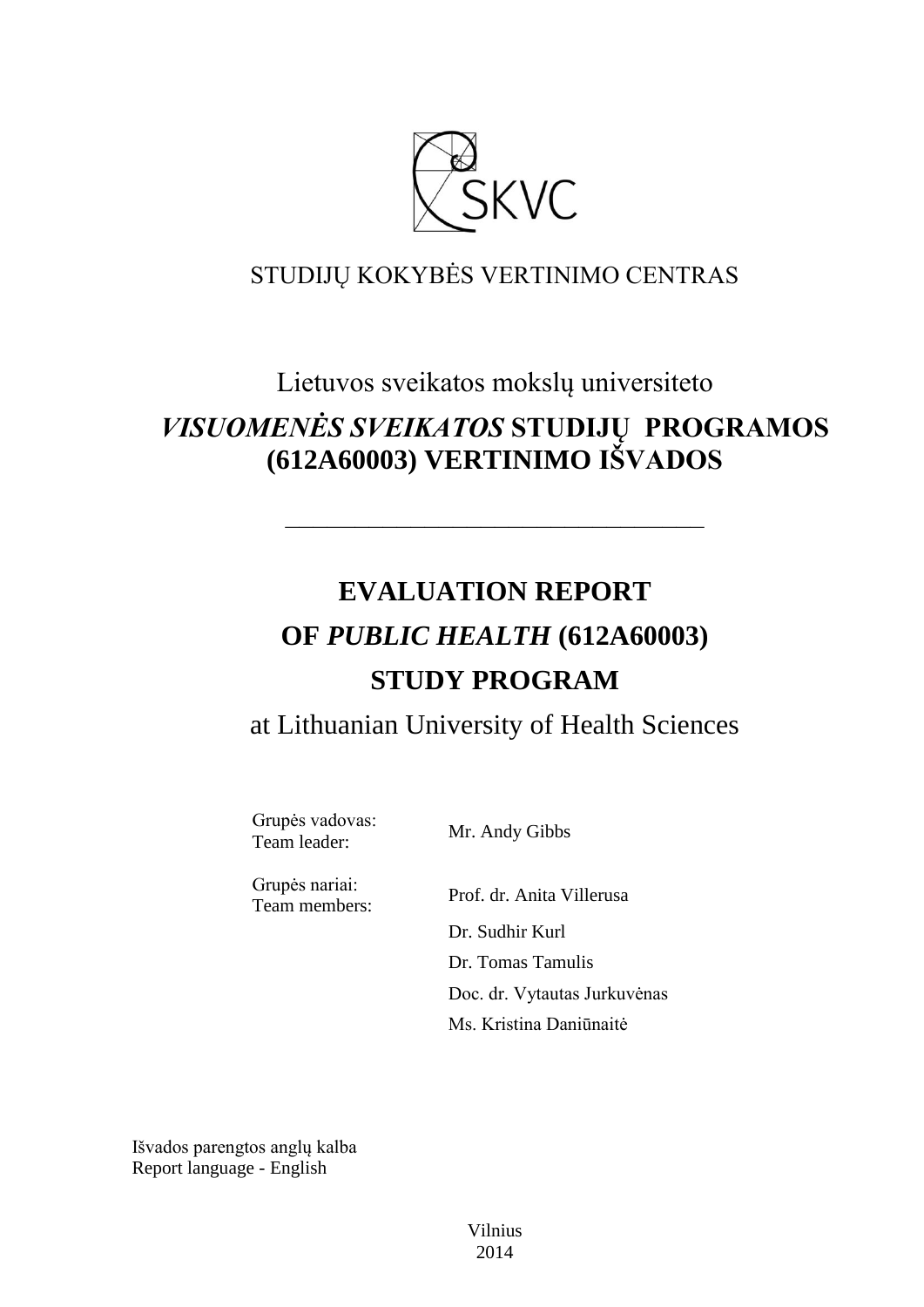# **DUOMENYS APIE ĮVERTINTĄ PROGRAMĄ**

| Studijų programos pavadinimas                           | <i>Visuomenės sveikata</i>      |
|---------------------------------------------------------|---------------------------------|
| Valstybinis kodas                                       | 612A60003                       |
| Studijų sritis                                          | Biomedicinos mokslai            |
| Studijų kryptis                                         | Visuomenės sveikata             |
| Studijų programos rūšis                                 | Universitetinės studijos        |
| Studijų pakopa                                          | Pirmoji                         |
| Studijų forma (trukmė metais)                           | 4 metai                         |
| Studijų programos apimtis kreditais                     | 240                             |
| Suteikiamas laipsnis ir (ar) profesinė<br>kvalifikacija | Visuomenės sveikatos bakalauras |
| Studijų programos įregistravimo data                    | 2002 m. birželio 14 d.          |

# **INFORMATION ON EVALUATED STUDY PROGRAM**

–––––––––––––––––––––––––––––––

| Title of the study program                             | <b>Public Health</b>             |
|--------------------------------------------------------|----------------------------------|
| State code                                             | 612A60003                        |
| Study area                                             | <b>Biomedical Sciences</b>       |
| Study field                                            | <b>Public Health</b>             |
| Kind of the study program                              | University studies               |
| Study cycle                                            | First                            |
| Study mode (length in years)                           | 4 years                          |
| Volume of the study program in credits                 | 240                              |
| Degree and (or) professional qualifications<br>awarded | <b>Bachelor of Public Health</b> |
| Date of registration of the study program              | 14 June 2002                     |

Studijų kokybės vertinimo centras

© The Centre for Quality Assessment in Higher Education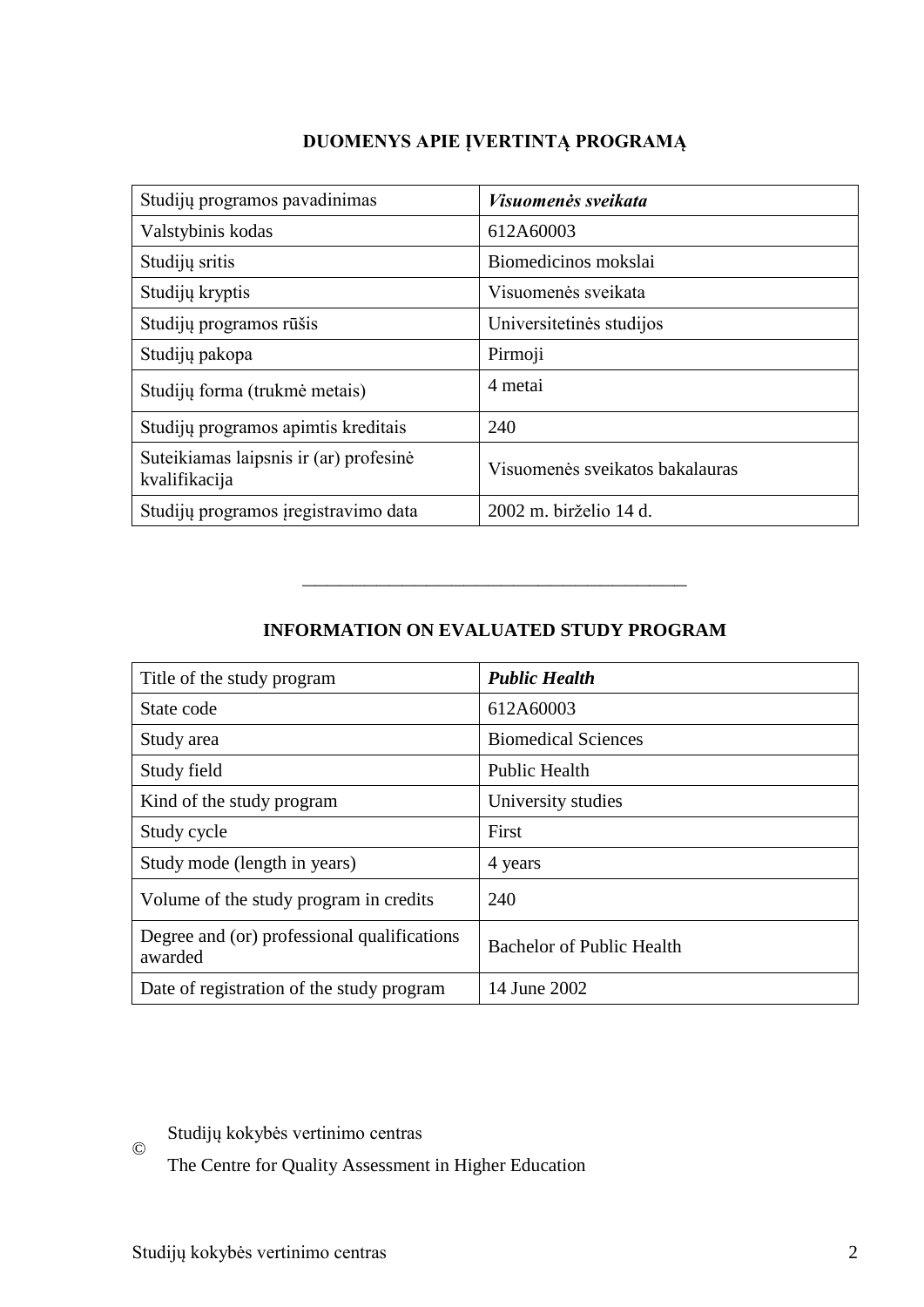# **CONTENTS**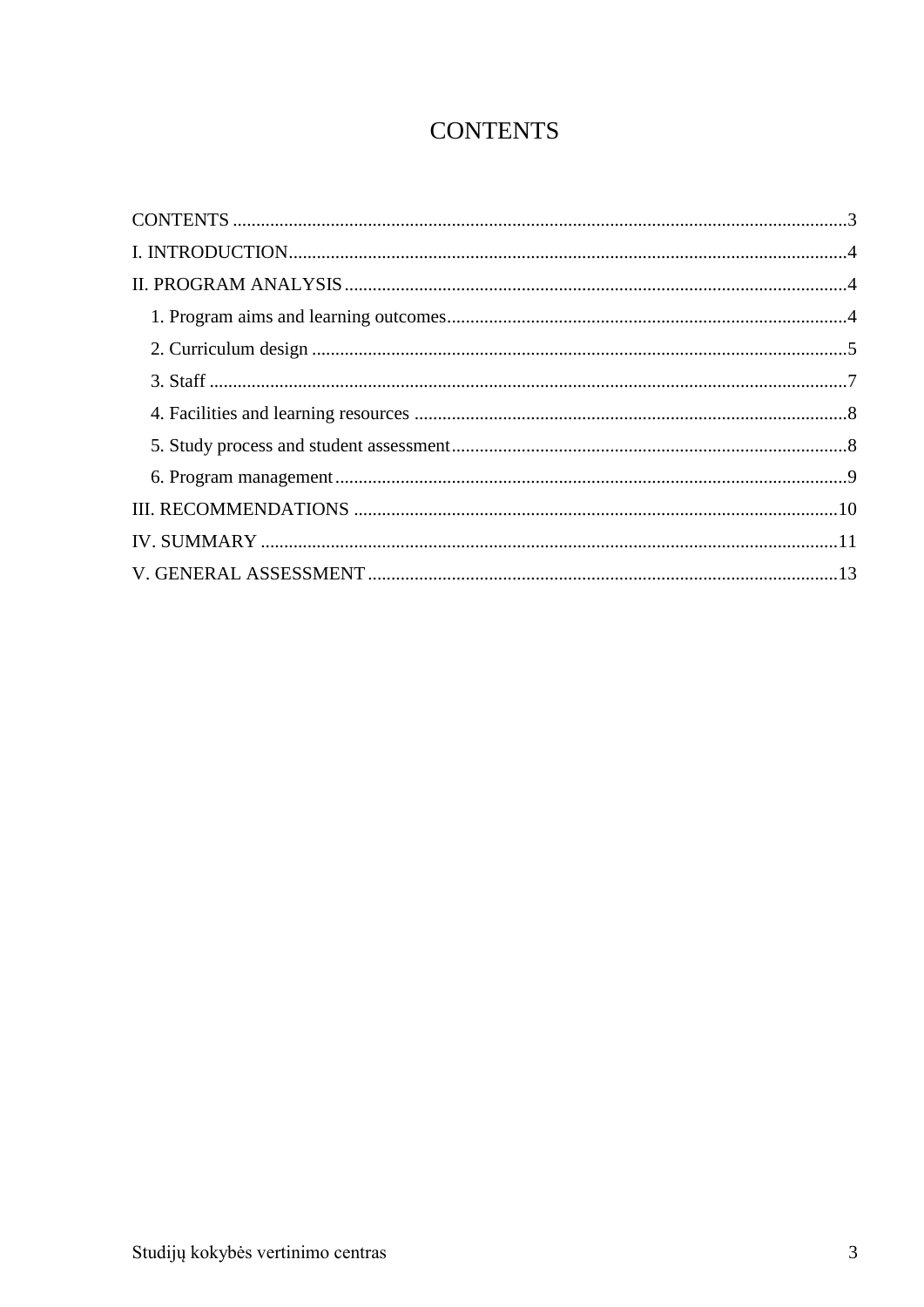# I. INTRODUCTION

An international review team organized by the Centre for Quality Assessment in Higher Education (hereinafter referred as SKVC) conducted evaluation of the first cycle Public Health study program offered by the Lithuanian University of Health Sciences (hereinafter referred as LUHS). The program has been implemented since 1994 (was the first Bachelor Public Health study program in Lithuania) and is one of three public health bachelor degree study programs run in Lithuanian universities. Second and third cycle Public Health studies are also available in LUHS.

The panel studied the submitted Self Evaluation Report (hereinafter referred as SER), related documentation and conducted a site visit to the LUHS on 5th March 2014. During the visit, the team held meetings with program administration, self-assessment group, teaching staff, students, graduates, and social partners. The group also visited the teaching classrooms, library and other facilities relevant to the program and subsequently held a meeting during which the study program under evaluation was discussed.

The study program has undergone external evaluations organized by SKVC in year 2003 and 2007. During the last evaluation it was given full accreditation. The current review panel comprised of Mr. Andy Gibbs, Edinburgh Napier University United Kingdom, Dr. Anita Villerusa, Professor, Riga Stradins University, Latvia, Dr. Sudhir Kurl, University of Eastern Finland, Kuopio, Finland, Dr. Tomas Tamulis, Kent State University College of Public Health, USA, Doc. Dr. Vytautas Jurkuvėnas, deputy director, Institute of Hygiene, Vilnius, Lithuania and Ms. Kristina Daniunaite, PhD student at Vilnius University, Lithuania.

The program is well planned and executed in line with the needs of the local job market in Lithuania. The Faculty of Public Health is implementing many international projects and is an active member of international networks. It is obvious that at this stage of development, program has attained its goals. The review team has made some recommendations that, the team hope, will help the program in improving in this context and act in symbiosis with employers, alumni, students, and other stakeholders.

# II. PROGRAM ANALYSIS

# *1. Program aims and learning outcomes*

The review team considered the program aims and learning outcomes together with the recommendations made by the previous review team and concluded that they are generally well defined, clear and publicly accessible. The aims and learning outcomes were shaped following requirements for the first cycle study programs of the Republic of Lithuania, recommendations of the Association of Schools of Public Health of the European Region (hereinafter referred as ASPHER), taking into account the needs of the social partners and the recommendations set in the recent document "Description of the Study Field of Public Health", 2013.

Program aims and learning outcomes are published on a number of websites including national information system AIKOS. In addition dissemination of program aims and learning outcomes takes place at a number of events (study fairs, visits to secondary schools, University Open Days etc.)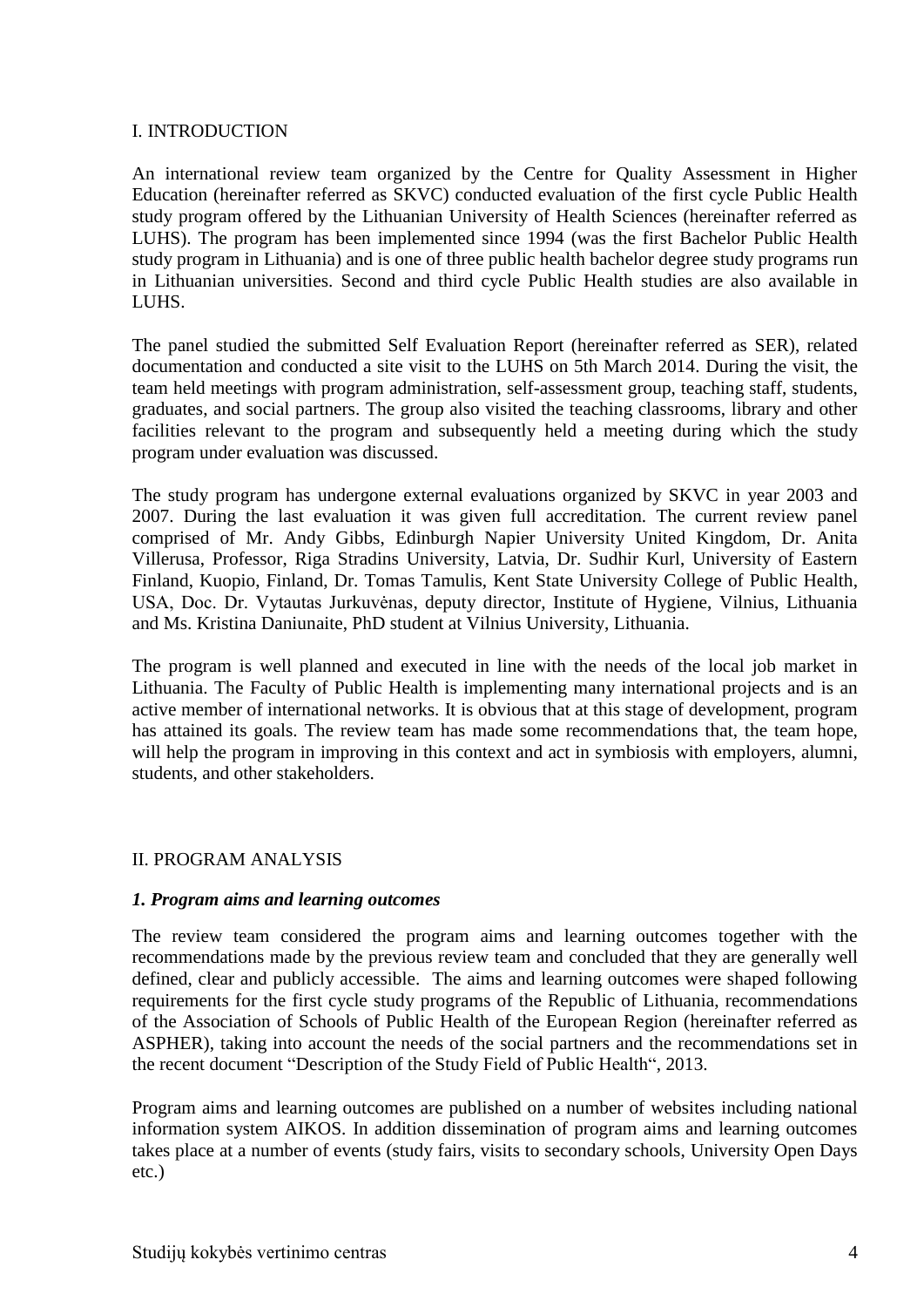The review team agrees that the aim of the program to prepare " specialists who have deep knowledge of modern public health, basics of scientific research and practical skills needed to satisfy demands for public health, to develop a strategy for health policy and to prepare and implement programs and projects and who are able to organize individually tailored health education and to ensure the spread of health-supporting and promoting and lifestyle in the society" is both logical and attainable.

The review team concluded that the aim and learning outcomes of the program are based on the academic and professional requirements set by national law, public needs and also meet the needs of the job market. From the SER and a recent study on the demand of public health specialists in Lithuania, performed by Institute of Hygiene, the team learned there is a considerable need for these professionals in different public health institutions in Lithuania. Graduates who are awarded with bachelor degree in Public Health degree can work in public health care institutions, public health divisions of municipalities (bureaus), health promotion centres, personal and health centres, health schools, health clubs, enterprises and institutions, secondary schools, and non-governmental organisations. Bachelor level studies allow graduates to work in different areas such as infection control, occupational safety, health promotion and education. However the review panel learned that sometimes it can be difficult to attract young specialists to these institutions because of low salaries.

Social partners are involved in shaping and updating the aim and learning outcomes of the program. For example, they participate in the round table discussions organized by the Faculty, are members of the Study Program Committee or meet the program team in their day to day activities and discuss the program in informal environment. Graduates' opinion is also heard (with the help of surveys, discussions etc.) The SER explains that the Learning Outcomes are subject to continuous review taking account of changes in the field and feedback from students and social partners. The review team consider that this is good practice, especially as the field is changing constantly. The currency of the learning outcomes using this method relies on the quality of feedback and the review team concluded, following meetings with social partners that there should be a more systematic relationship with employers and regular meetings to plan development of the programme.

The review team confirm that the name of the program, its aim and learning outcomes are consistent with the type and level of studies and the level of qualifications offered. However it would be useful to have more clear distinction between learning outcomes of bachelor and master Public Health study programs in those cases when they focus on students' future workplaces. Bachelor degree holders' place in the job market should be shown more clearly.

# *2. Curriculum design*

The content of the study program and distribution of credits for general education, study field, practice and elective study subjects are based on national and international requirements for public health and bachelor study programs. Duration of the bachelor's studies (full-time) takes 4 years (8 semesters). The scope of the study program is 240 ECTS. Volume of compulsory study subjects comprise 166 ECTS, general education- 23 ECTS, study field subjects - 143 ECTS, elective study field subjects  $-21$  ECTS, and free-chosen study subjects  $-26$  ECTS, practice  $-15$ ECTS and final thesis -12 ECTS. However auditorium work still makes 73% (4674 hours) and self-dependent work only 27% (1722 hours). This proportion should be re-considered in favor of independent work which also is one of the recommendations set in the Bologna declaration.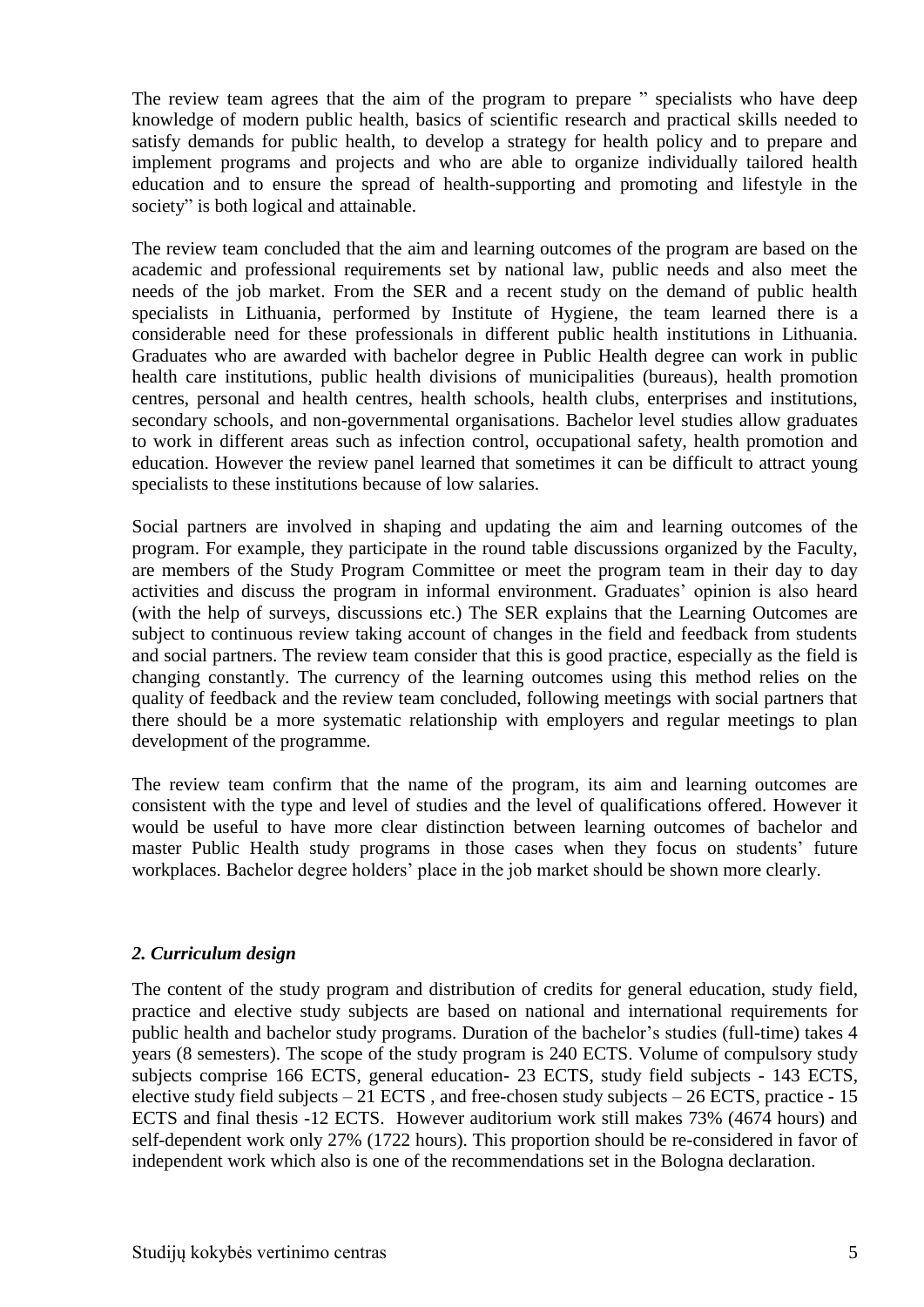During the last evaluation in 2007 the evaluation team commented on the large number of the contact hours in connection with self studies. Even though the number of contact hours has been reduced from that time however it is still rather high. The review panel discussed this issue with the program team and supports its intentions to diminish contact hours from the next study year. Students' independent work could be enhanced by using the opportunities provided by the distant learning more effectively and this should be a key task in reducing contact hours. The use of distance learning was identified as a weakness in the SER which could be addressed through staff development.

Not more than 7 study subjects are delivered per semester. Study subjects across the semesters are arranged starting from general study subjects which are followed by more special ones and going from simple to more complex ones. The study subjects are spread evenly, no overlapping of the subjects were identified. This was also confirmed by the students.

Study subjects' themes are not repetitive and after analysing the descriptors of study subjects the review panel can confirm that the content of the subjects is also consistent with the requirements for this type of studies. The content of the curriculum covers all major areas of public health. The learning outcomes of the separate study subjects are in line with those of the whole study program.

The review team concluded that the content and methods of the study subjects are appropriate for the achievement of the intended learning outcomes however rather traditional teaching methods are still used. Faculty of Public Health is introducing problem based learning which has been already widely applied in Medical Faculty. This provides opportunity for the Faculty of Public Health to use Medical school's expertise in this field. The shift towards problem based and more student centred learning was also mentioned as one of the priorities for nearest changes in the programme by the self assessment team and these plans are welcomed by the review panel. However in the same time some concerns were expressed about students' readiness to take benefit from this form of studies. As some examples of the outgoing Erasmus students' experience in foreign universities show that the way of thinking about students should change significantly in order to use the new teaching methods efficiently. For example, both students and teachers talked about problem based (or problem orientated learning) and displayed an interest in developing this approach further. Students who had experienced this in other universities valued the approach and teachers explained how they were adapting their teaching approaches. The review team noted the individual enthusiasm and activity and felt that the development of teaching and learning methods could be more coordinated at Faculty level and a strategy, including staff development, be developed.

The review team was satisfied that the content of the program reflects the latest achievements in science. The library is equipped with books and latest journals required in the learning and teaching. The wide range of scientific data bases is also available for both teachers and students. Teachers participate in international networks of public health specialists, implement various projects, are active in the research and take part in national public health policy development. These activities help to keep study program up to date.

Several changes have been made in the curriculum after the previous evaluation: the number of contact hours has been diminished, thesis work is mandatory for all students, titles and content of some study subjects revised. Following recommendations of the previous review panel more credits have been allocated for practice as well. Presently there are two periods of practice - first educational practice (3 ECTS) at  $7<sup>th</sup>$  semester and specialization practice (12 ECTS) at  $8<sup>th</sup>$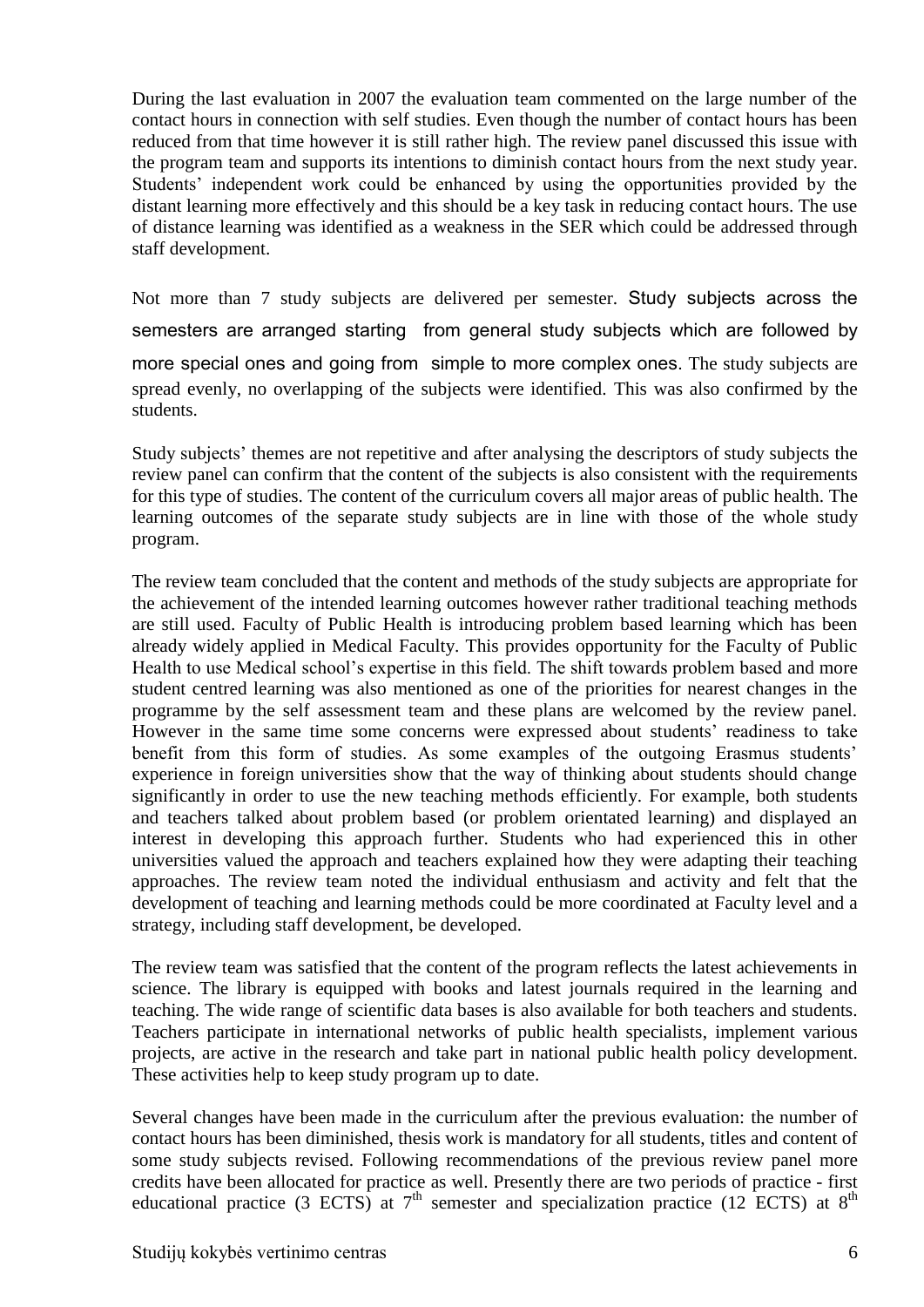semester. In meetings with students and social partners, the review team concluded that the organization of the practical placements could be more effective. Students said that they were not always able to go to placements which were relevant to their course interests and that their opportunity to get hands on practice was limited. During discussions with students and employers they expressed willingness for longer periods of practice. The review panel would like to suggest providing opportunity for students to have internships in different places and in this way giving them a chance to get acquainted with diversity of public health. Social partners said that they often did not know the expectations of students and many students were unmotivated and uninterested. This appears to be a mismatch of expectations and the review team consider that the University could review the organization of placements to ensure their relevance and that the expectations of all parties are explicit. As a first step, although feedback is gathered from the University, it does not seem to have captured or responded to the views of students and social partners. To this end feedback should be gathered more systematically and comprehensively.

During the last semester students, under the guidance of supervisors, prepare their final thesis. Final thesis are prepared and defended following the Regulations on the Final Thesis of First-Cycle Studies approved by the Faculty of Public Health. Main requirements for theses work are as following: to demonstrate the ability to choose scientific literature and use it (present, analyse etc.), to employ scientific research methods, to independently solve the set objectives, to draw conclusions, to present recommendations and to show skills in writing etc. The review panel had a chance to familiarize with final works during the visit and can confirm that they are of appropriate quality for bachelors.

In general the curriculum of this first cycle Public Health study program is solid, strong and comprehensive.

# *3. Staff*

Composition of the staff involved in the program meets legal requirements regarding to the number of scientific degree holders, research interests, duration of teaching and practical experience criteria. In total 102 teachers are working in this bachelor program: 15.69% of them are professors, 28.43% - associate professors, 25.49% - lecturers and 30.39% - assistants. These numbers show that the minimum requirement for the number of the Phd holders in this kind of program is exceeded. Even though the number of lecturers involved in teaching is rather impressive (it was also mentioned in the evaluation report of 2007) but the large number of teachers involved in the program was regarded as strength of the program both by the administrative staff and appreciated by students.

Even though the review panel was told by the program team that Faculty is struggling when trying to attract young teachers however the composition of the teaching staff according of the age groups is varied enough: 39.2% are aged 27- 40 years, 24.5% - 41-50 years, and 36.3% - 51- 67 years. This ensures stability and durability of the study program. The turnout of teachers is minimal and does not have any negative influence on the quality of the study program.

Most of academic staff has experience of or are employed part time in different health care institutions (e.g., Public Health Centers and Public Health Bureaus, Blood Donation Centre, research institutes etc.) or participate in national and international projects. It provides opportunities to obtain and update their practical, methodological and theoretical experience and share this experience with students and engage them in study process.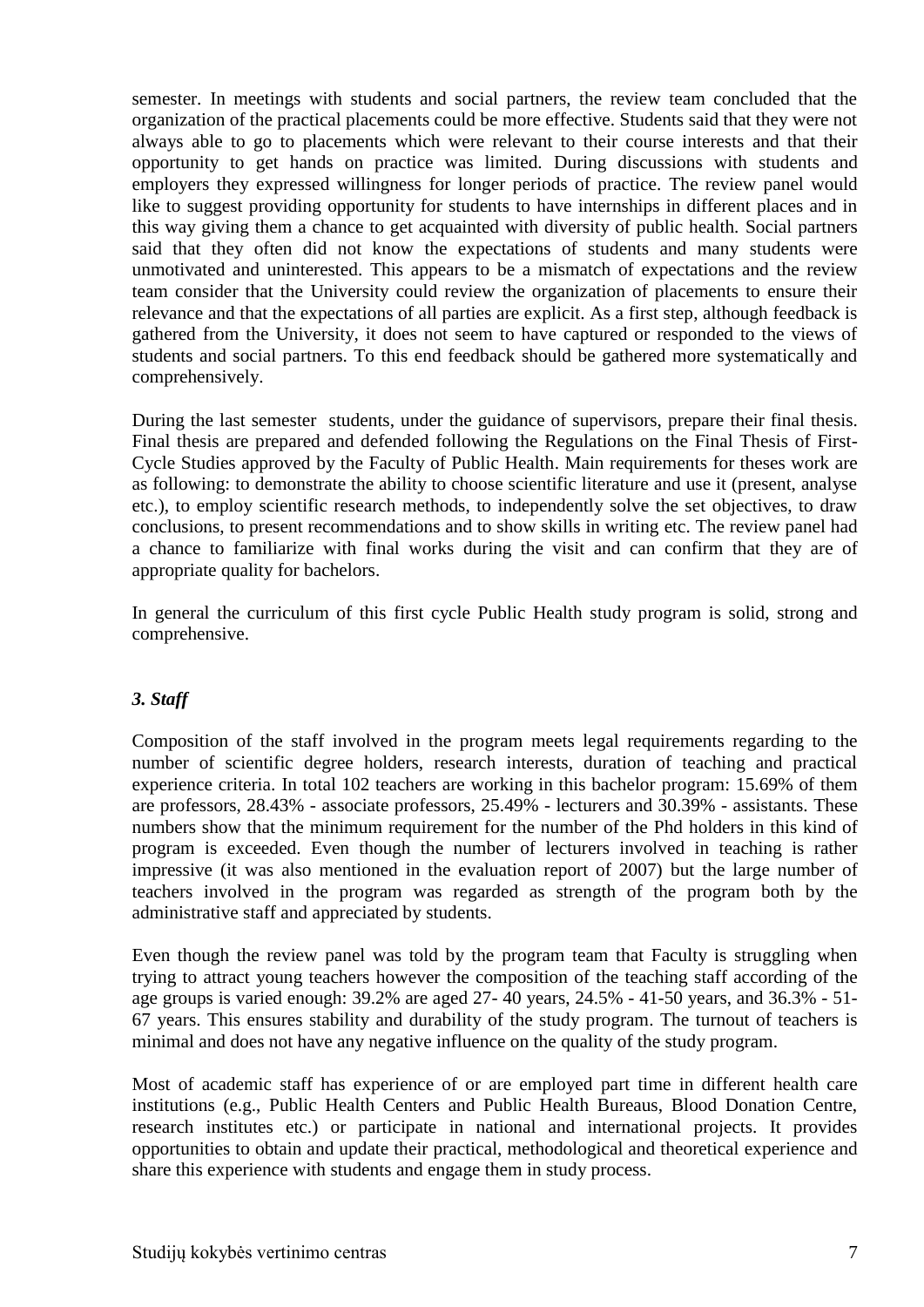The review team concludes that the LUHS creates conditions for professional development of the program staff members. This conclusion is based on the SER providing information on academic staff participation in scientific conferences, seminars and teachers' exchange programs, courses offered for the development of educational competencies at the Centre of and Teachers' Educational Competency, about visiting professors and collaboration with Kazakh universities.

The existing system for assessing qualifications and suitability of lecturers in the LUHS (attestation takes place every 5 years) stimulates continuous development of staff members. Staff members' CVs and list of publications confirm that the Faculty takes care of the quality of staff members. The staff age structure and duration of employment in the program demonstrates stability of the program.

The review team concludes that the staff of the study program is knowledgeable and experienced with good scientific and practical background meeting all legal requirements and has no doubts that qualifications and number of the teaching staff are adequate to ensure learning outcomes. The teaching staff is able to ensure an adequate provision of the program and the higher education institution creates conditions for the professional development of the teaching staff necessary for the provision of the program. The teaching staff of the program is involved in research directly related to the study program.

# *4. Facilities and learning resources*

There are, in total 16 auditoriums of the Faculty which are used for lectures and seminars (11 auditoriums located at Šiaurės av. 57 and 5 auditoriums at Betonuotojų str. 4): one auditorium has a seating capacity of up to 200; one auditorium, up to 100; two auditoriums, from 50 to 60; and 12 auditoriums, from 20 to 50. There are 3 computer classes in the Faculty: in the Department of Environmental and Occupational Department (15 computers), in the Department of Health Management (22 computers) and in the Department of Preventive Medicine (10 computers). The auditoriums of other LUHS subdivisions and two general LUHS auditoriums (located at Eivenių str 4). A tour of the facilities enabled the review team to conclude that the premises for studies are adequate both in their size and quality and that the teaching and learning equipment (laboratory and computer equipment, consumables) are adequate. The University is planning to build a new modern building for the Faculty of Public Health. The review team has possibility to see the design of building. The building should be finished by year 2015.

The practice for students takes place in various public health institutions not necessarily in Kaunas and sometimes is arranged by students themselves. A tripartite contract among the student, the University and the host institution is signed for the whole period of practice, defining the purpose of practice, expected results, parties' rights, obligations and other conditions and procedures. There is a system for the practice supervision and evaluation of individual work assessment of students. The review team did not have possibility to visit those sites however comments of employers, graduates and current students indicate that there is room for improvement including better mentoring and task performance demonstration.

A new Library was built in 2007. The Library has 344 working places for readers and 56 working places in the computer lab; there are 3 classes for work in groups, a multimedia class, a class for readers' training and conference and seminar rooms. A wireless network is set up in the Library premises. Most of publications required for the students of the program are available at the LUHS Library. The University library provides an excellent source both teaching and learning materials (textbooks, books, periodical publications, databases) which are adequate and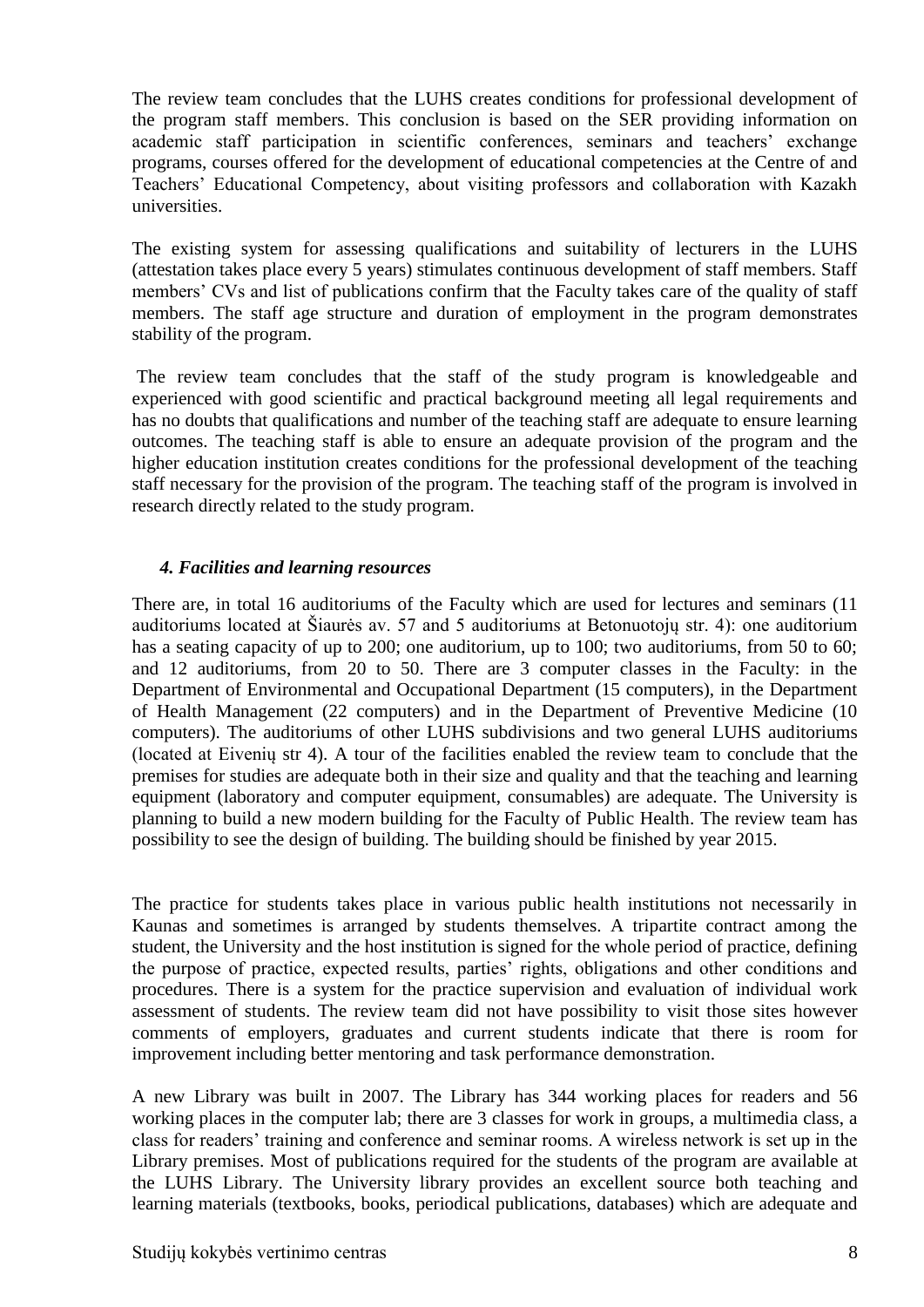accessible of for students. Considerable resource has been directed towards upgrading this facility. A regular annual review ensures that the library stock and subscriptions remain up to date. The students were satisfied with the premises and the various resources available to them at the University.

# *5. Study process and student assessment*

Admission of students to the study program is carried out in accordance with the rules for the general admission to Lithuanian higher education institutions. Enrollment of secondary school graduates is based on the competitive score which is calculated summing final examination grades of biology, Lithuanian language and chemistry or mathematics and multiplying them with respective weigh coefficients and additional points.

The limited number of state funded places and competition with such study programs as Medicine, Odontology or Pharmacy have negative impact on the numbers of the applicants. However the number of admitted students has increased from 2010 (from 20 till 37). The dropouts of students vary from 4-6 students per year which is accepted as normal. The main reasons for dropouts are related to financial difficulties and non attendance of lectures. The competitive score in state and self funded places varies however the difference is not large, e.g., in year 2013 the highest competitive scores were 19.36 and 18.10 accordingly. The number of those who chose this program as the first priority in period 2011-2013 was largest in year 2012 when 76 students from 956 listed the program as number one  $(-7,9\%)$ . The public health field reputation should be promoted further and efforts should be put in order to improve motivation of students.

Students are regularly informed about possibilities to participate in the Erasmus mobility program. They can choose to study in universities of applied sciences in Denmark and Sweden, Maastricht University in the Netherlands and Mälardalen University in Sweden. However the numbers of outgoing students are comparatively low (e.g. 2 students went abroad in year 2013). During the meeting with students the review panel had a chance to discuss their Erasmus experience. As the main advantages of the studies abroad students mentioned problem based learning, international teachers and the newest results of the research presented during the lectures. Students also emphasized that studies abroad helps to improve English skills and expressed a wish to have at least couple of lectures together with foreign students here in Lithuania. The programme team advise that there are no possibilities to organize common lectures with foreign students, as the bachelor program is, according to the law, not organized in foreign languages and, therefore, we have no foreign students to study together. The review panel finds this to be a good idea and would contribute to internationalizing the programme but possibilities are limited.

The review team confirms that students are provided with adequate social and academic support. They can be granted with study loans, students with disabilities are provided with additional funding, there is wide range of scholarships available for students (e.g., social, merit- based and special nomination). All information regarding loans and scholarships are easily reachable by students.

Students can join LUHS student science society or be involved in other activities offered by the University. However numbers of students actually involved in these activities seems to be not very high. During the meeting with students the participants also couldn't tell a lot about their or their colleagues after class activities. The review panel learned from the SER that the program team also identifies students' low interest towards additional activities as one of the weakness of study process. The review panel concluded however that the students are satisfied to be offered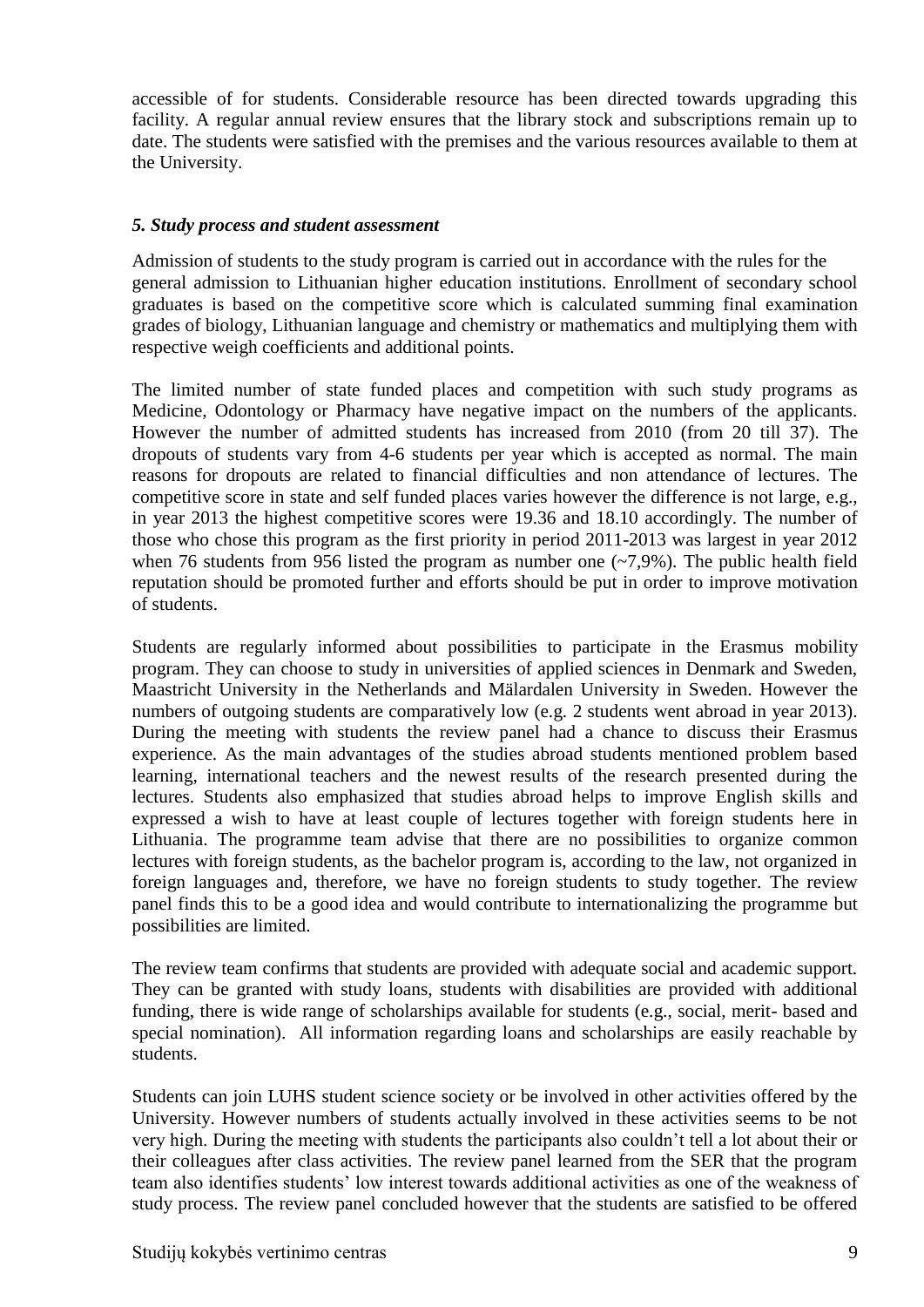the opportunities and the review panel do not see this as a weakness. However majority of those students whom the review panel met claimed that they would like to use Erasmus opportunities in the future. They should be encouraged to do this.

Students do not have problems when trying to get a room in the dormitory, they are satisfied with the timetables, reasonable distribution of the workload, competent lecturers, assessment methods and their transparency, expressed no complains about the available number of textbooks, are on good terms with teachers. In general students are satisfied with the quality of studies. Large part of graduates of Bachelor's program is continuing studies in Master study program.

# *6. Program management*

Program management involves three levels: university, faculty and department level with clearly allocated roles and responsibilities in evaluation, decision making, implementation and monitoring of implementation of the program. The system of monitoring is well presented in the SER and the review team is convinced that the system works to some extend during the meetings with faculty, social partners and students. It is clear that the program is dynamic and reacts to changes taking place in the national public health system.

According to a LUHS's resolution from March 2012, students' and teachers' opinions on the study process, curriculum and study resources have to be surveyed at least once a year; opinions of graduates and employers on the competencies acquired during the studies have to be surveyed at least once in 2 years and results of surveys have to be published on the University website. The first results on the evaluation provided in the SER show only very small number of teaching staff and students had filled in the questionnaires provided. However, the review team strongly believes that more effective collection of information could significantly improve program's management.

Students are involved in the program management by providing their opinion in the quality of subjects, study resources and the quality of study process. According to SER the Study Program Committee meets with students at least once a semester in order to discuss the problems in the study process. Even though students are encouraged to contact the heads of departments and the dean directly and suggest improvements of the study program, students met during the visit said that even if they do not understand their assessment result they do not complain about it. Some students were critical about mandatory attendance of lectures believing that some topics could be left for self-studies.

Social partners are expected to make their input to the quality of study process while participating in the Faculty Council, the Commission of Studies and Science, the Study Program Committee, the Qualifying Commission of Final Thesis Defense activities and mentoring student practice in their own institutions. The review team noted that students were not as optimistic as administration of the Faculty of Public Health and employers about arrangement of practice when it does not meet their specific expectations.

Alumni could be also more actively involved into the development of the program. Graduates whom the review panel met expressed a wish to participate in University's life more as well.

The review team concludes that, although there is some place for, improvement the internal quality assurance measures are effective and efficient.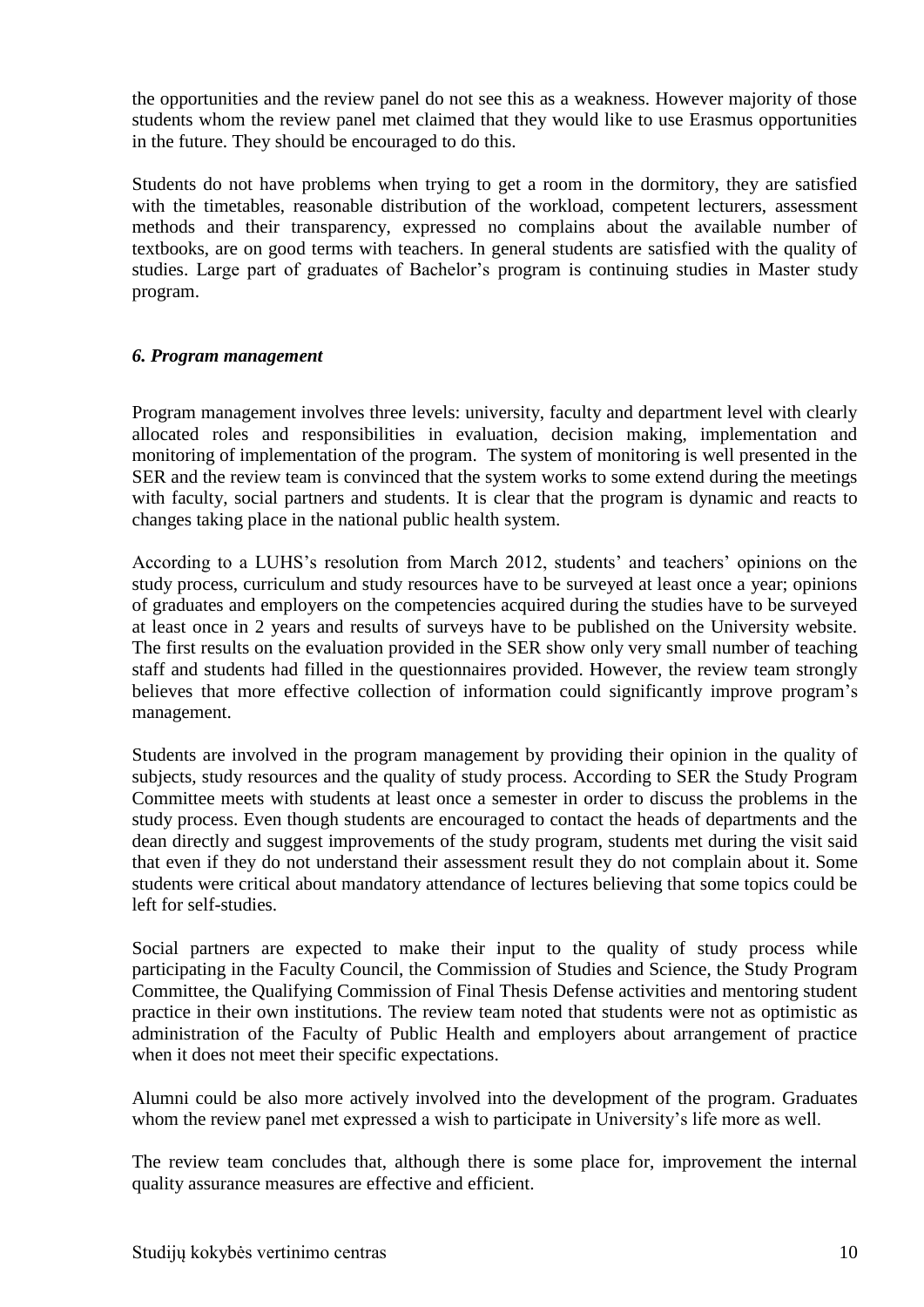# III. RECOMMENDATIONS

#### 1.

The review team members concluded and would like to recommend that the practicum placement procedures, and experience of the program students should be revised to reflect more individual student's learning outcomes and practicum plan, but not only the institutional agreement between the university and practicum placement organization. The number of required practicum hours should be increased to enhance the learning experience, practical skills, competencies, and expertize acquired during the practicum, which may also improve the future employability of graduates with bachelor's degree. The number of academic hours devoted currently for independent self-studies is relatively high comparing with the number of direct contact hours, and could be reduced to account for higher number of hours allocated for required practicum experience.

#### 2.

The review team determined that distance education is in early development stage, and should be better utilized for both online teaching of current program curriculum, especially to address the needs of working students; and for the development of international training programs for foreign partners and students in the future. The review team recommends the program administration to create additional opportunities for the program staff to acquire necessary competencies and skills in novel distance education teaching methods and techniques as a part of continuous professional development and growth.

# 3.

The team recommends that the problem-based learning and analytical thinking skills will be more systematically addressed within the current program curriculum through the integration of problem-based learning assignments and activities into the required courses of the program. The program administration needs to create and to support both internal and external professional development opportunities for program teaching staff to acquire necessary knowledge, competencies, and skills in problem-based learning, and the transition from teacher-focused to student-centred learning environment within the classroom.

# 4.

The review team recommends that the program administration will develop the policies and procedures for compulsory and systematic collection and internal self-evaluation of the feedback information from current program students, recent graduates and alumni, and social partners. The program graduates and social partners should be more actively involved into the quality improvement and assurance process by providing the formal feedback and suggestions through the standardized surveys versus random face-to-face communications with the program administration and teaching staff. Collected information from program graduates and social partners should be regularly and systematically analysed and presented to the program staff and students for the purpose of internal program self-evaluation and continuous quality improvement.

# 5.

The review team concluded that current participation of program students in mobility and international exchange program is limited. The program administration should promote more active participation of current and prospective students in the mobility and international student exchange programs in the future. The review team also recommends that the program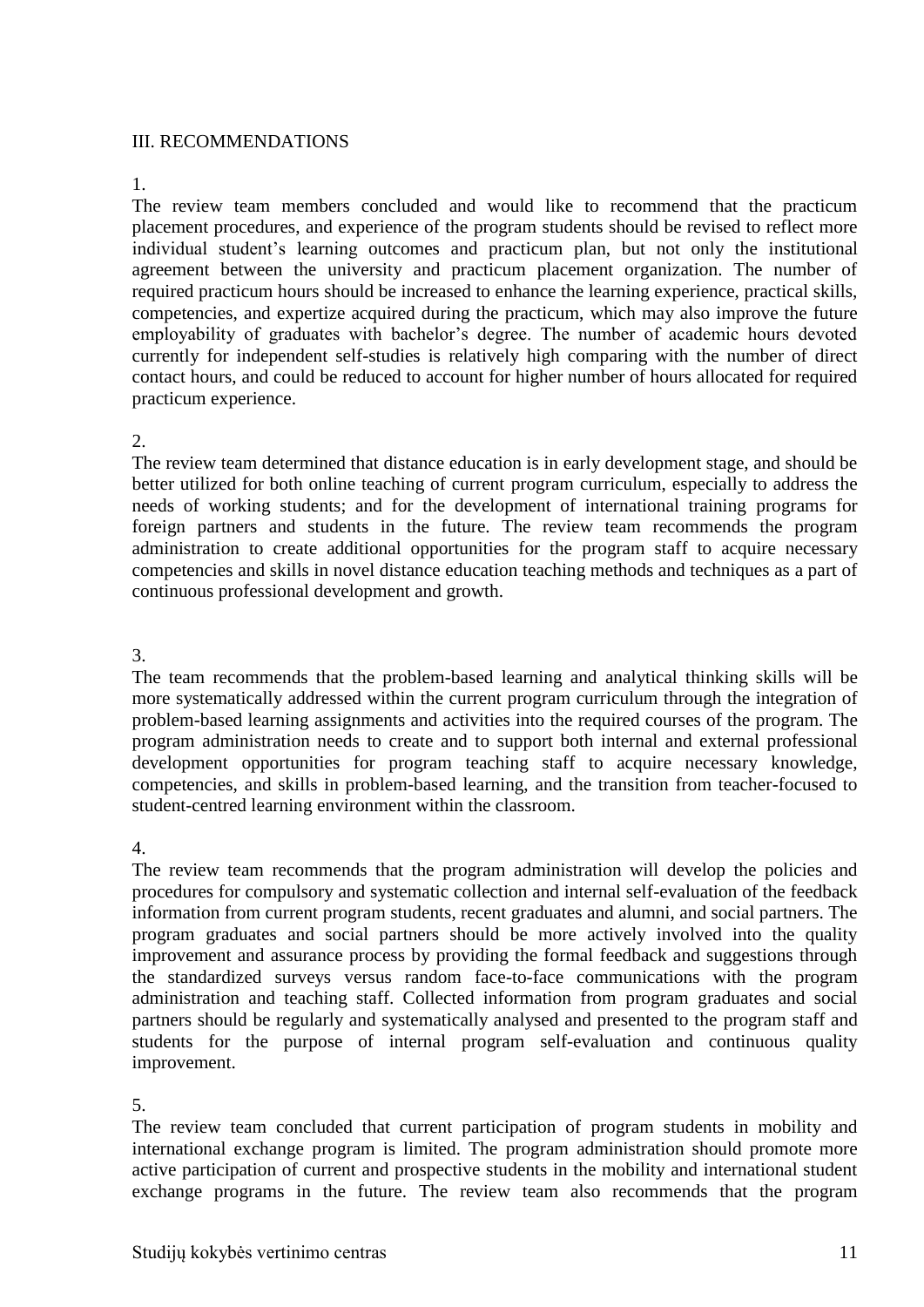administration will create the opportunities for foreign exchange students to participate in the program.

# IV. SUMMARY

The Faculty of Public Health of Lithuanian University of Health Sciences offers all three cycles training in the field of Public Health. This bachelor program is the first undergraduate public health study program launched in Lithuania in year 1994. It aims at educating specialists who have good theoretical knowledge in modern public health and practical skills to solve various problems and implement projects and are able to organise and lead health education and health promotion at individual and society level. These specialists should also be able to realize and implement Lithuanian National Public health policy and to work at international level. In general aim and learning outcomes of the program are well defined, clear and publicly accessible, suitable for the first cycle study program and regularly updated according the needs of different stakeholders.

The curriculum of the program is solid, strong and comprehensive and ensures the achievement of learning outcomes. Even though many positive changes have been made in the curriculum after the previous evaluation however number of hours for auditorium work is still too high compared to those for self -study. This proportion should be changed in favour for self studies in the future. During discussions with students and employers they expressed a wish for longer periods of practice. Organization of practice should be revised to reflect more individual student's learning outcomes and practicum plan.

The study program is delivered by highly qualified and enthusiastic teaching staff. The composition of the personnel is in line with legal requirements. Teachers participate in various conferences, scientific visits, long-term training courses and seminars both in Lithuania and abroad. Teachers are invited as experts in regional, national and international projects and bring their experience to the class. They are active in research directly related to the subject they teach and use Erasmus opportunities actively. Young teachers are also involved in teaching process.

Faculty of Public Health is located in temporary premises of former secondary school at Vydūnas campus, Šiaurės av. However University is planning to build a new building to the Faculty. The new premises should be finished in year 2015. The quality of current auditoriums are adequate. Modern library is available for both teachers and students.

Students are represented in all bodies both in Faculty and University level. They are provided with adequate social and academic support. Students can join LUHS student science society or be involved in other after class activities. Students are satisfied with the timetables, workload, teachers, assessment methods, and available material recourses. However students' participation in Erasmus mobility program should be increased in the future. Feedback has been collected from the centralized surveys on a regular basis but the participation rate is quite low. Improvement of feedback system is recommended.

Quality assurance system is in place in the Faculty. It is clear, responsive and effective. However closer collaboration of administration, staff, students, alumni, employers and other stakeholders could be even closer, especially when monitoring the practicum and gathering the feedback.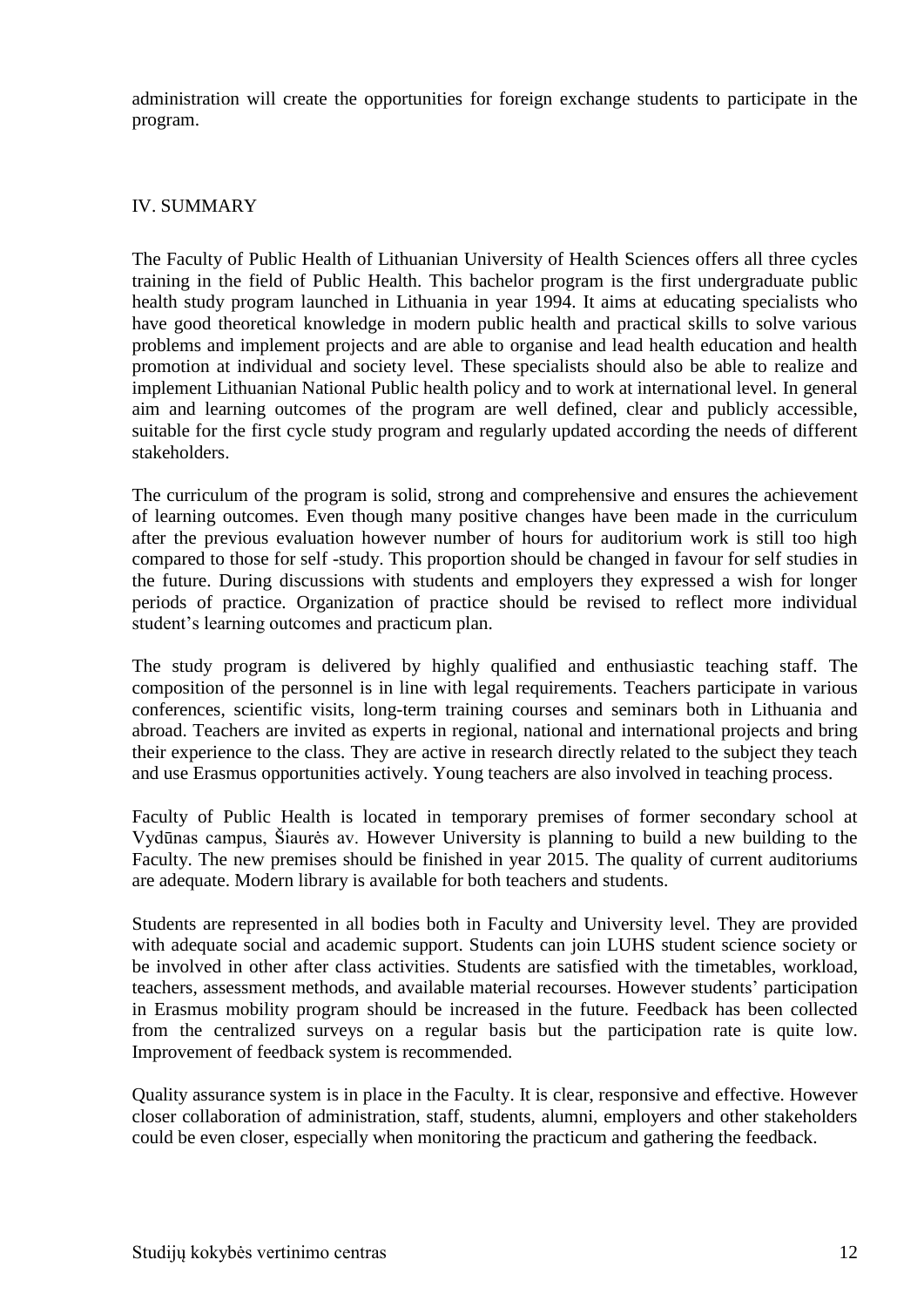# V. GENERAL ASSESSMENT

The study programme *Public Health* (state code – 612A60003) at Lithuanian University of Health Sciences is given **positive** evaluation.

| No. | <b>Evaluation Area</b>                                                                                     | <b>Evaluation Area</b><br>in Points* |
|-----|------------------------------------------------------------------------------------------------------------|--------------------------------------|
| 1.  | Programme aims and learning outcomes                                                                       |                                      |
| 2.  | Curriculum design                                                                                          |                                      |
| 3.  | <b>Staff</b>                                                                                               |                                      |
| 4.  | <b>Material resources</b>                                                                                  | 3                                    |
| 5.  | Study process and assessment (student admission, study process<br>student support, achievement assessment) |                                      |
| 6.  | Programme management (programme administration, internal quality<br>assurance)                             | 3                                    |
|     | <b>Total:</b>                                                                                              |                                      |

*Study programme assessment in points by evaluation areas*.

\*1 (unsatisfactory) - there are essential shortcomings that must be eliminated;

2 (satisfactory) - meets the established minimum requirements, needs improvement;

3 (good) - the field develops systematically, has distinctive features;

4 (very good) - the field is exceptionally good.

Grupės vadovas:<br>Team leader:

Mr. Andy Gibbs

Grupės nariai:

Team members: Prof. dr. Anita Villerusa

Dr. Sudhir Kurl Dr. Tomas Tamulis Doc. dr. Vytautas Jurkuvėnas

Ms. Kristina Daniūnaitė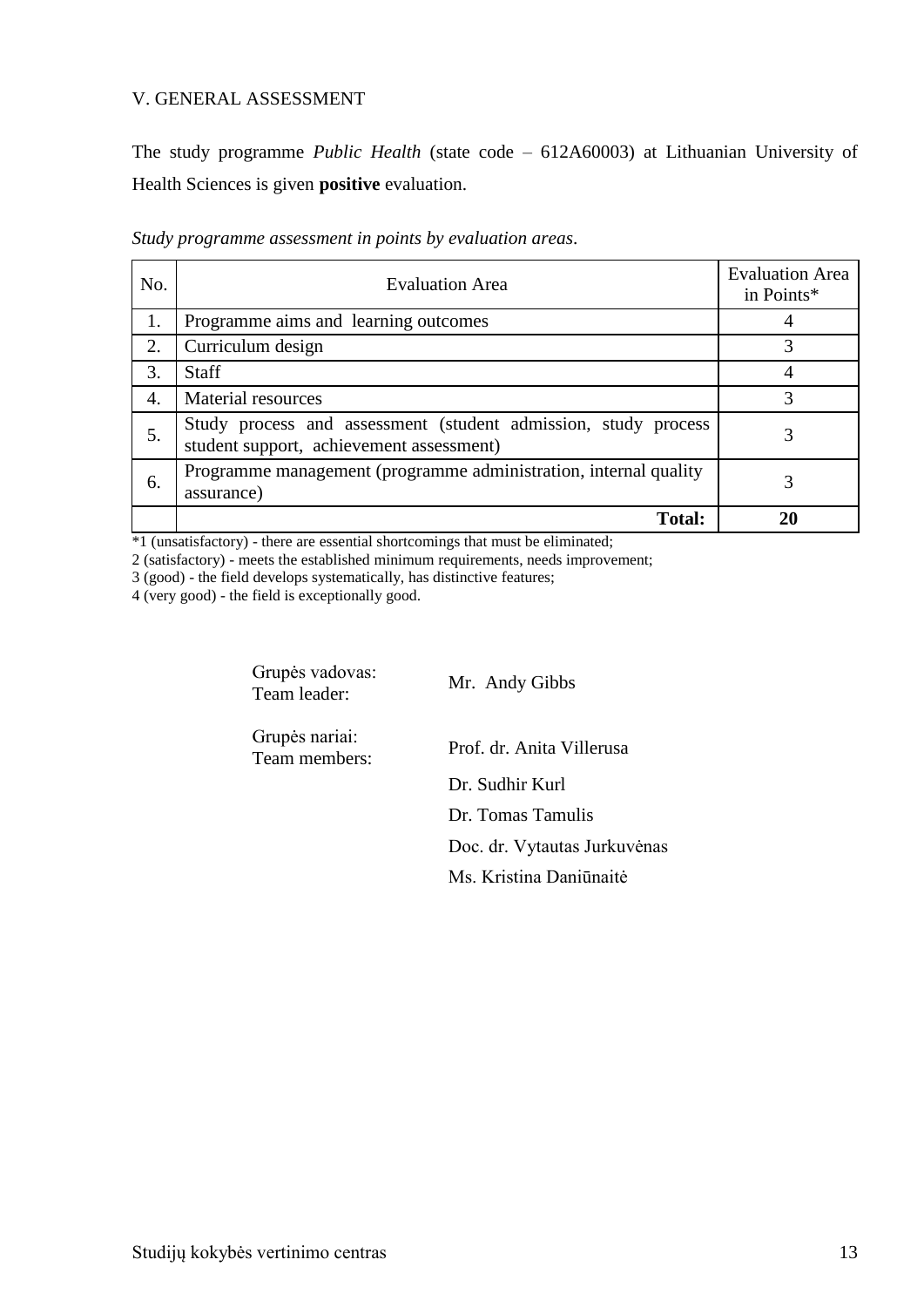# **LIETUVOS SVEIKATOS MOKSLŲ UNIVERSITETO PIRMOS PAKOPOS STUDIJŲ PROGRAMOS** *VISUOMENĖS SVEIKATA* **(VALSTYBINIS KODAS – 612A60003) 2014-05-28 EKSPERTINIO VERTINIMO IŠVADŲ NR. SV4-260 IŠRAŠAS**

<...>

# **V. APIBENDRINAMASIS ĮVERTINIMAS**

Lietuvos sveikatos mokslų universiteto studijų programa *Visuomenės sveikata* (valstybinis kodas – 612A60003) vertinama **teigiamai**.

| Eil.<br>Nr. | Vertinimo sritis                                 | <b>Srities</b><br>įvertinimas,<br>balais <sup>*</sup> |
|-------------|--------------------------------------------------|-------------------------------------------------------|
|             | Programos tikslai ir numatomi studijų rezultatai | 4                                                     |
| 2.          | Programos sandara                                | 3                                                     |
| 3.          | Personalas                                       | 4                                                     |
| 4.          | Materialieji ištekliai                           | 3                                                     |
| 5.          | Studijų eiga ir jos vertinimas                   | 3                                                     |
| 6.          | Programos vadyba                                 | 3                                                     |
|             | Iš viso:                                         | 20                                                    |

\* 1 - Nepatenkinamai (yra esminių trūkumų, kuriuos būtina pašalinti)

2 - Patenkinamai (tenkina minimalius reikalavimus, reikia tobulinti)

3 - Gerai (sistemiškai plėtojama sritis, turi savitų bruožų)

4 - Labai gerai (sritis yra išskirtinė)

<...>

# **IV. SANTRAUKA**

Lietuvos sveikatos mokslų universiteto Visuomenės sveikatos fakultetas visuomenės sveikatos srityje siūlo visų trijų pakopų studijas. Ši bakalauro studijų programa yra pirmoji pirmosios pakopos visuomenės sveikatos studijų programa šalyje, Lietuvoje pradėta įgyvendinti 1994 m. Jos tikslas – parengti specialistus, kurie turėtų gerų teorinių žinių apie šiuolaikinę visuomenės sveikatą ir praktinių įgūdžių spręsti įvairias problemas, įgyvendinti projektus, gebėtų organizuoti švietimą sveikatos klausimais, sveikatos stiprinimo veiklą asmeniniu ir visuomenės lygmenimis bei jai vadovauti. Šie specialistai taip pat turėtų gebėti siekti Lietuvos nacionalinės visuomenės sveikatos politikos tikslų, šią politiką įgyvendinti ir dirbti tarptautiniu lygiu. Bendras programos tikslas ir studijų rezultatai yra gerai apibrėžti, aiškūs, viešai prieinami, tinkami pirmosios pakopos studijų programai ir reguliariai atnaujinami pagal įvairių socialinių dalininkų poreikius.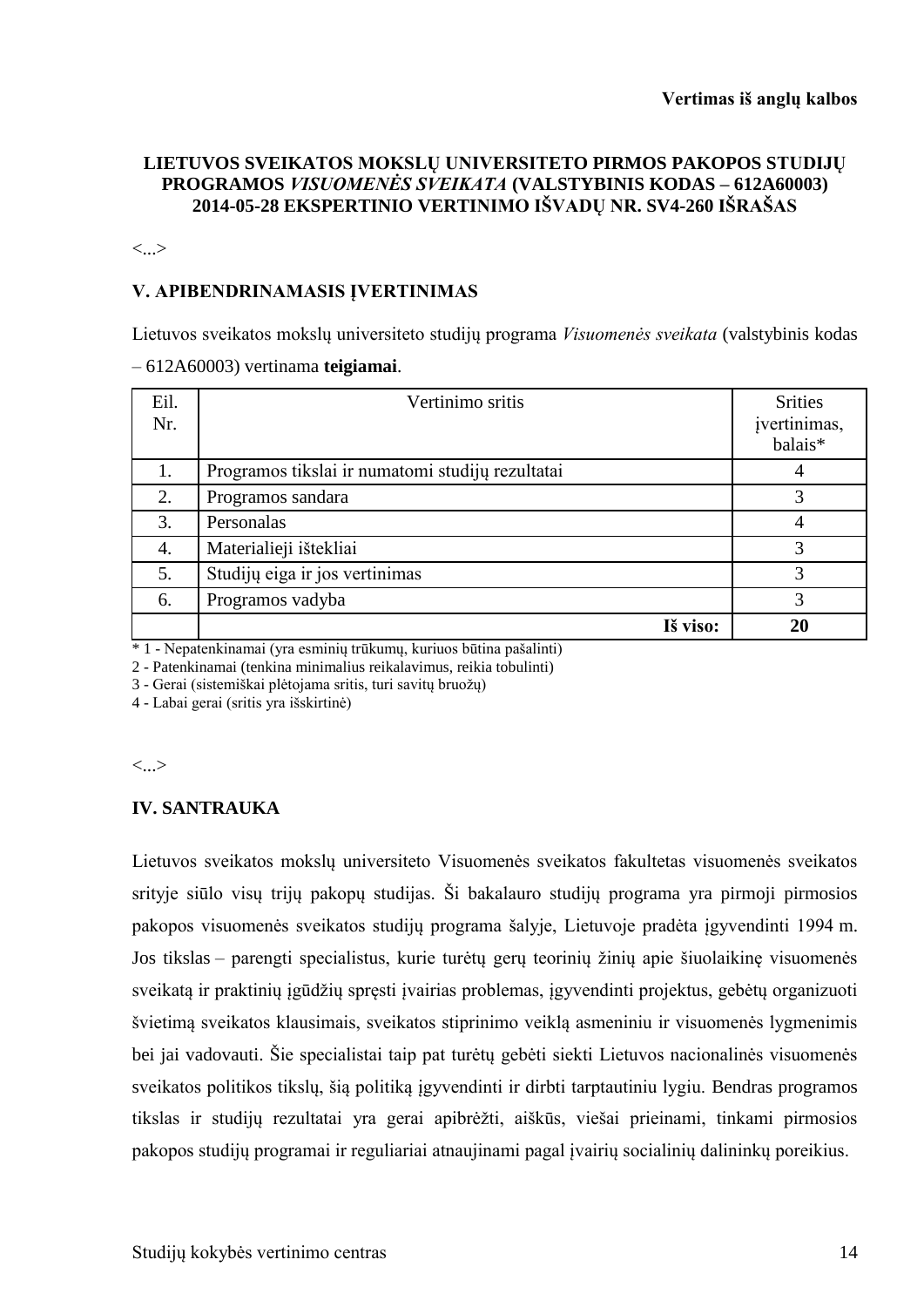Programos turinys yra tvirtas, stiprus, visapusiškas ir užtikrina, kad būtų pasiekti studijų rezultatai. Nors po paskutinio vertinimo padaryta daug teigiamų programos turinio pakeitimų, darbo auditorijoje valandų skaičius vis dar yra pernelyg didelis, palyginti su savarankiško mokymosi trukme. Šį santykį ateityje reikėtų pakeisti taip, kad ateityje daugiau laiko būtų skiriama savarankiškam mokymuisi. Per diskusijas su studentais ir darbdaviais buvo išreikštas pageidavimas, kad mokomoji praktika truktų ilgiau. Mokomąją praktiką reikėtų organizuoti kitaip – taip, kad būtų labiau atsižvelgta į kiekvieno studento individualius studijų rezultatus ir mokomosios praktikos planą.

Studijų programą įgyvendinta aukštos kvalifikacijos ir entuziastingi dėstytojai. Personalo sudėtis atitinka teisinius reikalavimus. Dėstytojai dalyvauja įvairiose konferencijose, moksliniuose vizituose, ilgalaikiuose mokymo kursuose bei seminaruose ir Lietuvoje, ir užsienyje. Dėstytojai kaip ekspertai kviečiami dalyvauti regioniniuose, nacionaliniuose ir tarptautiniuose projektuose, o savo patirtimi dalijasi su studentais. Jie aktyviai dalyvauja tiesiogiai su dėstomu dalyku susijusioje mokslinėje veikloje, aktyviai naudojasi "Erasmus" galimybėmis. Į mokymo procesą aktyviai įtraukiami ir jauni dėstytojai.

Visuomenės sveikatos fakultetas įsikūręs laikinose buvusios Vydūno vidurinės mokyklos patalpose, esančiose Šiaurės prospekte. Tačiau universitetas ketina fakultetui statyti naują pastatą. Naujosios patalpos turėtų būti įrengtos 2015 m. Dabartinių auditorijų kokybė yra pakankama. Ir dėstytojai, ir studentai gali naudotis modernia biblioteka.

Studentams atstovaujama visuose organuose ir fakulteto, ir universiteto lygiu. Jiems suteikiama pakankama socialinė ir akademinė parama. Studentai gali lankyti LSMU studentų mokslinius būrelius arba dalyvauti kitoje veikloje. Jie patenkinti paskaitų tvarkaraščiu, darbo krūviu, dėstytojais, vertinimo metodais ir turimais materialiniais ištekliais. Tačiau ateityje reikėtų aktyvinti studentų dalyvavimą "Erasmus" judumo programoje. Atsiliepimai reguliariai renkami per centralizuotai vykdomas apklausas, bet jose kol kas dalyvaujama gana neaktyviai. Rekomenduojama gerinti grįžtamojo ryšio sistemą.

Fakultete įdiegta kokybės užtikrinimo sistema. Ji yra aiški, lanksti ir veiksminga. Tačiau administracijos, personalo, studentų, absolventų, darbdavių ir kitų socialinių dalininkų bendradarbiavimas galėtų būti dar glaudesnis, ypač stebint mokomąją praktiką ir renkant atsiliepimus.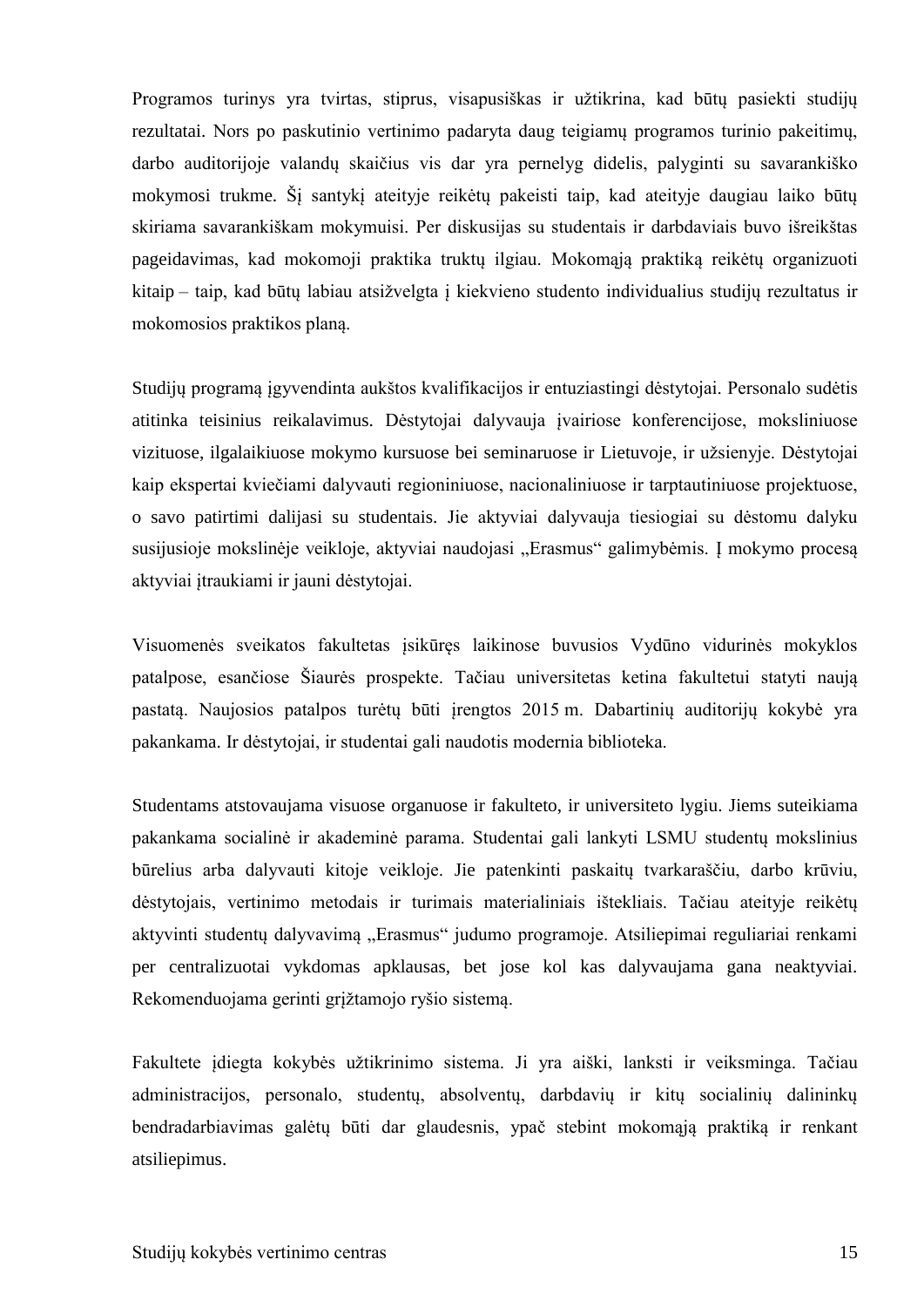# **III. REKOMENDACIJOS**

# 1.

Ekspertų grupė padarė išvadas ir norėtų rekomenduoti kiek kitaip organizuoti mokomąją praktiką ir atsižvelgti į studentų patirtį – taip, kad ji geriau atspindėtų studento individualius studijų rezultatus ir mokomosios praktikos planą, o ne tik būtų vykdomas tarpinstitucinis universiteto ir mokomosios praktikos organizacijos susitarimas. Privalomos mokomosios praktikos valandų skaičių reikėtų padidinti, kad per mokomąją praktiką būtų sustiprinta mokymosi patirtis, įgyta daugiau praktinių įgūdžių, kompetencijos ir žinių; ateityje bakalauro laipsnį įgijusiems absolventams tai taip pat gali padėti lengviau įsidarbinti. Akademinių valandų skaičius, šiuo metu skiriamas savarankiškam mokymuisi, palyginti su tiesioginio kontakto valandų skaičiumi, yra gana didelis, jį būtų galima sumažinti, daugiau valandų skiriant privalomai mokomajai praktikai.

# 2.

Ekspertų grupė nustatė, kad nuotolinis mokymas yra pradiniame plėtros etape, jo galimybes reikėtų labiau išnaudoti ir rengiant dabartinės programos turinio mokymą internetu, ypač stengiantis tenkinti dirbančių studentų poreikius, ir ateityje plėtojant tarptautines mokymo programas užsienio partneriams ir studentams. Ekspertų grupė rekomenduoja programos administracijai sudaryti papildomų galimybių, kad programos personalas, nuolat tobulindamas ir ugdydamas profesinius gebėjimus, galėtų įgyti reikiamos kompetencijos ir įgūdžių taikyti novatoriškus nuotolinio mokymo metodus ir būdus.

# 3.

Ekspertų grupė rekomenduoja, kad į dabartinės programos sandarą nuosekliai būtų įtraukiamas probleminis mokymas ir analitinių kompetencijų lavinimas, to siekiant į privalomus programos dalykus įtraukiant probleminio mokymosi užduotis ir veiklas. Programos administracija turi sudaryti ir palaikyti profesinio tobulinimosi galimybes, kad programos dėstytojai įgytų reikiamų žinių apie probleminį mokymąsi, šios srities kompetencijos bei įgūdžių, o dėstant auditorijoje būtų orientuojamasi ne į dėstytoją, bet į studentą.